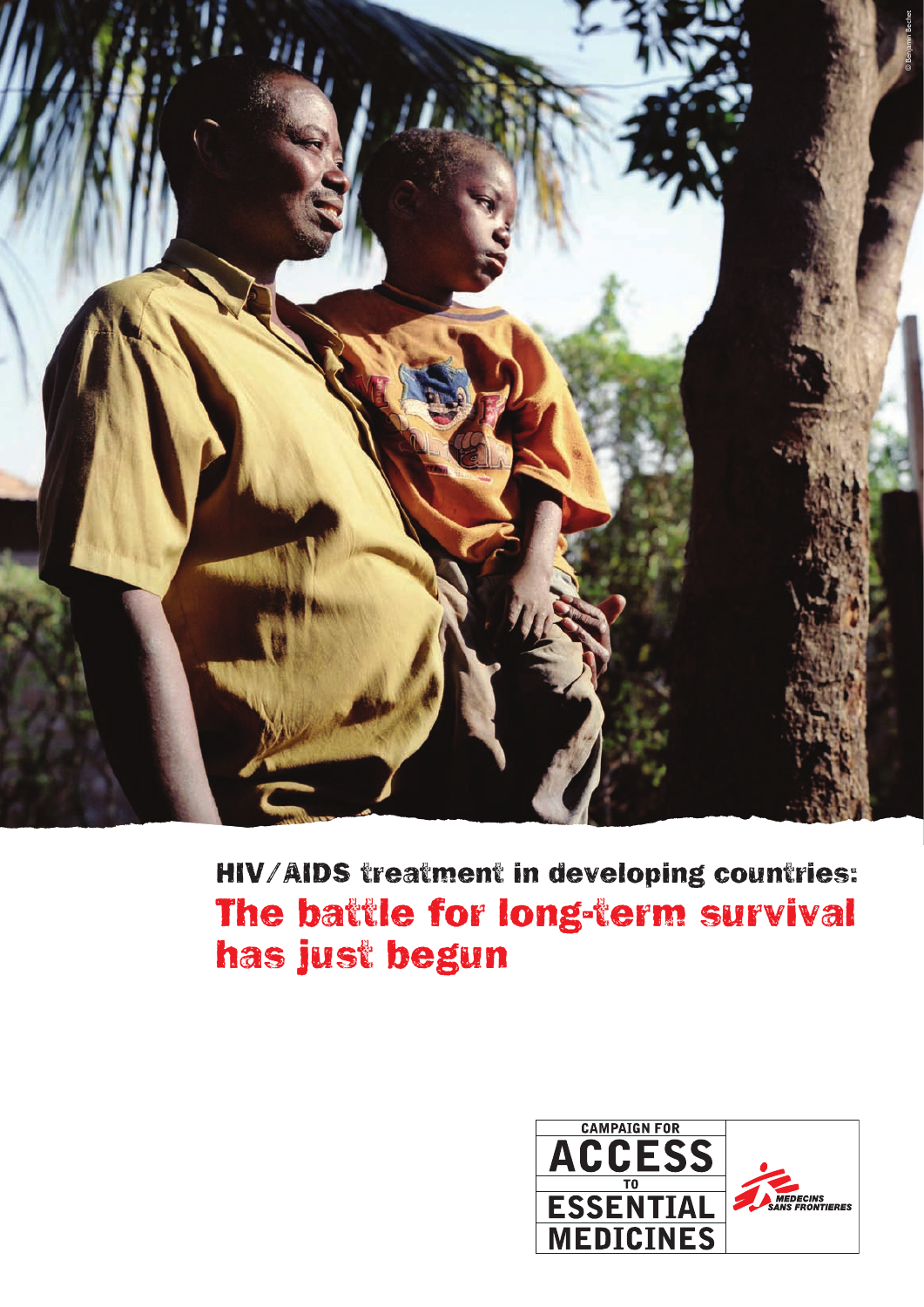## **Introduction**

Over three million people living with HIV/AIDS in the developing world receive antiretroviral therapy (ART). However, the medicines and diagnostic tools available are inadequate to respond fully to their needs. In addition, seven million people are in need of treatment and are still waiting for access.

The public health approach to treatment in resource-limited settings has enabled significant scaling-up of treatment - thanks to fixed-dose combinations and to the lower prices of first generation treatments. But this approach has also come at the cost of compromise. For example, stavudine-containing regimens, no longer recommended in well-resourced settings because of side effects, are still widely used in resource-limited settings. In addition, clinical algorithms and CD4 counts are still common methods to diagnose treatment failure even if these have proven to be unreliable.<sup>1,2</sup> In most resource-poor settings, since viral monitoring is not available, patients and medical staff are only alerted to resistance when patients suffer from opportunistic infections. This is no longer acceptable medical practice.

It is now time to invest in improving the public health approach. Treatment scale up must continue so that more people in need receive treatment and care. Support for universal access to treatment has been repeatedly confirmed by the international community.3 Clearly, the promise of universal access cannot be abandoned when only 30 percent of those in need have been reached.

At the same time, ambitions must be expanded for those already on treatment to increase their chances of long-term survival. If we do not respond to evolving medical practice with improvements in drugs and monitoring, we will be guilty of maintaining a sub-optimal status quo.

### **In-depth look at Khayelitsha, South Africa – five year results**

Khayelitsha, home to 500,000 people, is a township located on the outskirts of Cape Town and has one of the highest HIV prevalence rates in South Africa. The country has the greatest number of people living with HIV/AIDS in the world. The majority of the population lives in informal housing and there are alarming rates of poverty, unemployment and crime, including sexual violence. Antenatal HIV prevalence stood at 22.0 percent in 2001, and at 32.7 percent in 2007.<sup>4</sup>The TB incidence rate reached nearly 1,600 per 100,000 in 2006 and TB/HIV co-infection is nearly 70 percent.<sup>5</sup>

By the end of 2007, AIDS treatment was being provided in Khayelitsha as a routine government service, with limited support from Médecins Sans Frontières (MSF). Between 2001 to 2008, 12,000 people with HIV/AIDS started on ART. This is one of MSF's longest running AIDS treatment projects.



The Khayelitsha AIDS treatment programme benefits from the relatively strong healthcare infrastructure in South Africa and has an extensive monitoring and data collection system.

Patients are prescribed either nevirapine (NVP) or efavirenz (EFV), with stavudine (d4T) and lamivudine (3TC) as a firstline regimen. A CD4 count is taken at the initiation of treatment and every six months thereafter. Viral load is done at six months and every six months after that.

An analysis of 7,323 people on ART from 2001-2007 shows relatively good long-term results. The cumulative estimate of mortality based on clinic-held data was 15.5 percent at five years.

Patients still on treatment were tested at one, three and five years, and found to be virologically suppressed at rates of 87.5 percent, 88.1 percent and 83.8 percent respectively. At five years, 16 percent of patients had thus failed first-line treatment. Patients who switched to second-line treatment earlier were less likely to be virologically suppressed, with almost 25 percent failing at two years.

In this analysis, failure was defined as two viral load measurements above 5,000 copies per ml. The most common reasons for failure were treatment interruptions, exposure to nevirapine from prevention of mother-to-child transmission, and low baseline CD4 count. Of those failing virologically, fewer than 20 percent had a drop in CD4 count and would thus not have been detected by CD4 count alone.<sup>6</sup>

The Khayelitsha project shows that as more people live longer on antiretroviral drugs, inevitably a substantial number of patients will develop resistance and subsequent treatment failure. These people need timely diagnosis of treatment failure and treatment options that respond to their needs.

<sup>1</sup> Calmy A, Ford N, Hirschel B et al. HIV Viral Load Monitoring in Resource-Limited Regions: Optional or Necessary? Clin Infect Dis 2007; 44(1): 128-34

<sup>2</sup> Reynolds SJ, et al. Failure of immunological criteria to appropriately identify antiretroviral treatment failure in Uganda. AIDS 2009; 23 (6): 697-700

<sup>3</sup> For instance at the UN General Assembly in 2001, and again at the G8 summit in 2005 in Gleneagles. 4 Western Cape Government Department of Health. Antenatal HIV and Syphilis Prevalence Survey, 2006.

<sup>5</sup> MSF / City of Cape Town / Provincial Government of the Western Cape Department of Health: A patient-centred approach to drug-resistant tuberculosis treatment in the community: a pilot project in Khayelitsha, South Africa, March 2009. 6 MSF internal data.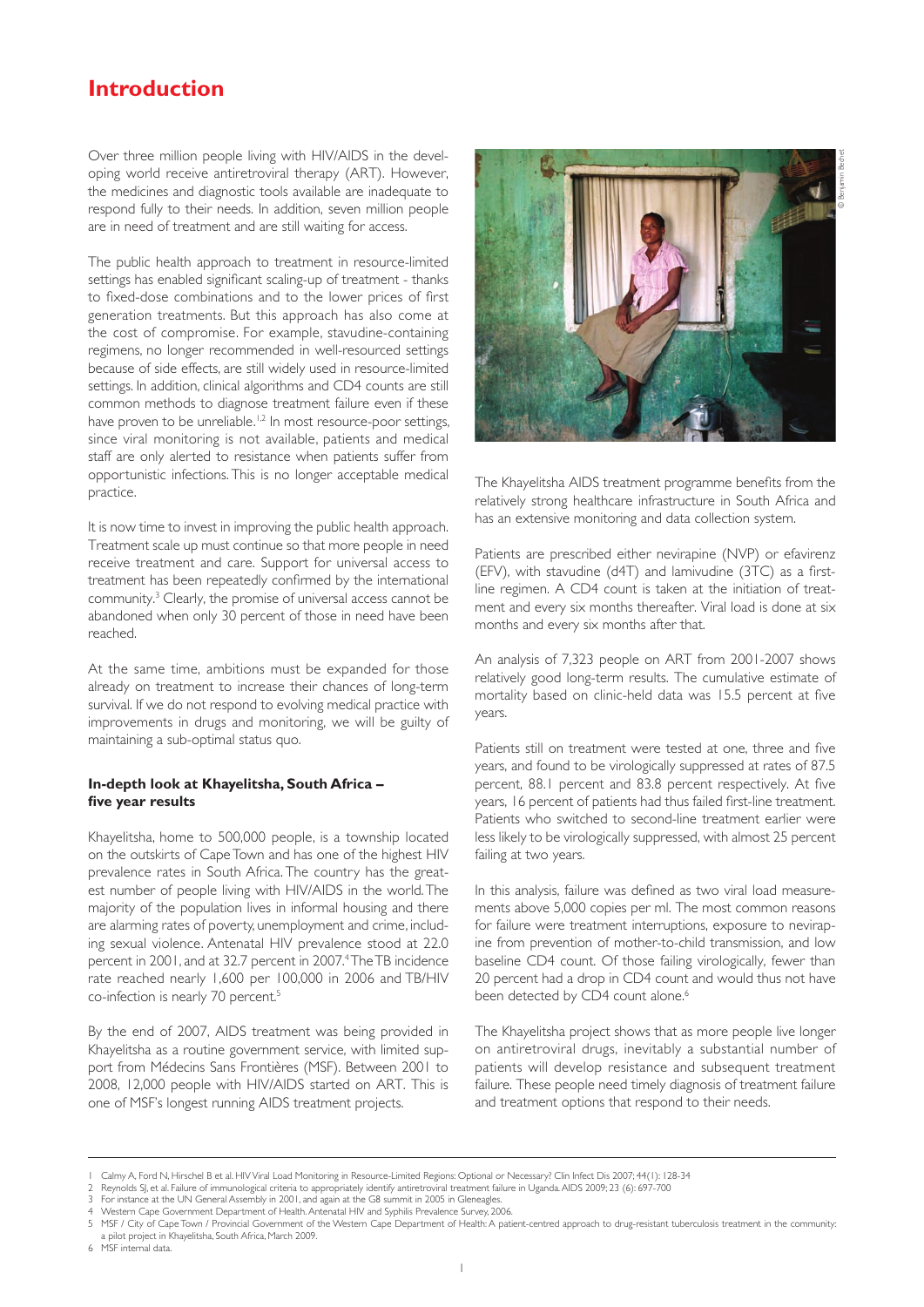## **Newer first-line drugs can ensure long-term survival**

Resistance is an inevitable element of long-term antiretroviral treatment. However, it can be delayed by using drug combinations with fewer and less severe side effects so that adherence is easier, and can be limited by changing treatment soon after viral suppression begins to wane.

Most patients in developing countries on antiretroviral treatment receive a combination of three drugs: lamivudine (3TC), stavudine (d4T), and nevirapine (NVP). However, in 2006, the World Health Organization (WHO) recommended that the first-line treatment in developing countries be based on tenofovir disoproxil fumarate (TDF) or zidovudine (AZT), rather than stavudine, because of side effects attributed to the drug. Stavudine has a common side effect of lipodystrophy that causes fat loss in the limbs and face and fat gain around the stomach, shoulders and neck. The drug also can cause peripheral neuropathy, or nerve damage, that can make it difficult to walk. Stavudine can cause lactic acidosis which, in rare cases, can lead to death.

So far, the move to tenofovir has been stymied by price. However, tenofovir is now available at significantly lower prices than before. The price of a tenofovir-based regimen now ranges from US\$ 169 to US\$ 243 per patient per year, still two to three times higher than a more toxic stavudine-containing regimen. The price is likely to fall further with increased volume of purchases.

One study showed that savings on toxicity management of stavudine alone can offset part of the higher price of tenofovir, and that a tenofovir-based regimen would be highly costeffective in South Africa at the lowest generic price.<sup>7</sup>

Considerations other than price need to be taken into account, most importantly the long-term benefits for patients. Tenofovir has been part of the WHO recommended first-line treatment for three years, it is time to make the change.







<sup>7</sup> Rosen S, Long L, Fox M, Sanne I. Cost and cost-effectiveness of switching from stavudine to tenofovir in first-line antiretroviral regimens in South Africa. J Acquir Immune Defic Syndr. 2008 Jul 1;48(3):334-44.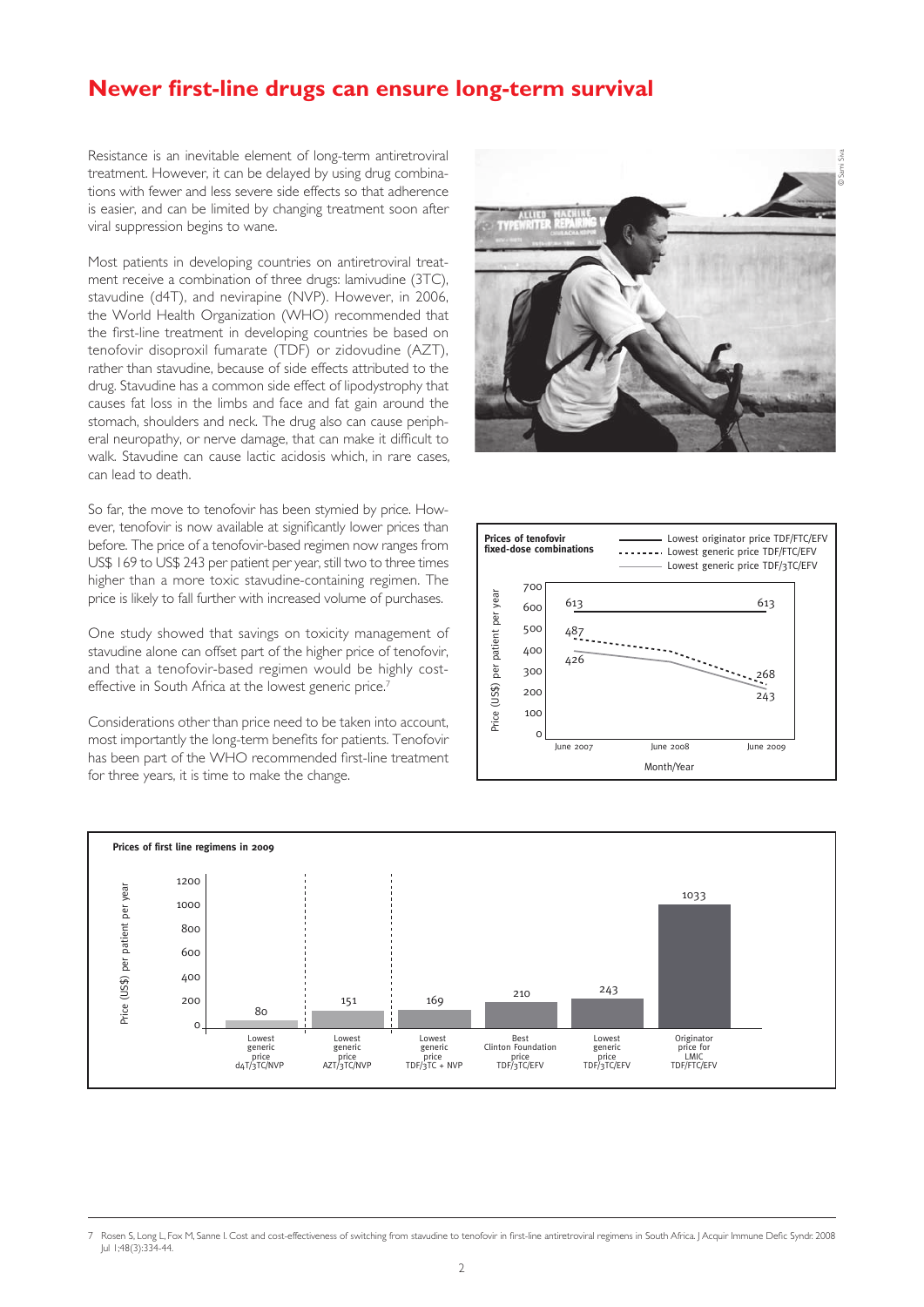# **Diagnosing Treatment Failure: The Need for Viral Load Testing**

Until now, the primary focus has been on rapid and simplified scale up of first-line treatment. Most national AIDS programmes still lack the ability to detect treatment failure and to switch drug combinations in a timely manner.<sup>8</sup> Even where viral load technology is available, the cost and the complexity of testing (which requires skilled technicians at a referral laboratory and complicated sample transport) severely limit the ability to perform these tests on a routine basis.

What is needed is a simplified viral load assay, which can determine if a patient's viral load is above a pre-determined cut-off level. A tool with improved access, that could be used to provide clinicians with help diagnosing treatment failure at set time points, would improve chances for long-term survival.

## **Clinical examination and CD4 count leaves medical staff in the dark**

In the absence of viral load tests, WHO guidelines recommend that clinical signs, such as opportunistic infections, and CD4 cell count be used in order to decide if a person needs to change drug regimen. However, both these tools have serious limitations: changes in CD4 counts are difficult to interpret because of individual variations in immunological response to ART, and clinical failure comes much later than virological failure.

Studies have shown that a combination of routine clinical examination, pill count monitoring, immunological (i.e. CD4 cell count) and other forms of adherence monitoring, will miss the majority of patients having inadequate viral suppression.

In one study in Uganda, 1,133 participants were followed over 44 months to determine the ability of CD4 to detect treatment failure, compared to viral load (the current gold standard). Of the 112 patients failing treatment according to viral load (with failure defined as two tests > 400 copies/ml), only 26 would have been detected by CD4 count.<sup>9</sup> In another study, it was found that only eight out of 100 people failing treatment (defined as virological failure) would be identified through the WHO recommended CD4-based method. Conversely, whereas 100 people were identified as failing treatment according to CD4 cell counts, only eleven were actually failing. Based on CD4 counts alone, without viral load testing, these 89 patients would therefore have been mistakenly identified as failing ART and prematurely switched from their primary antiretroviral regimen – when in fact it was effectively controlling viral replication.<sup>10</sup> Similar problems were reported from a further study in South Africa.<sup>11</sup>

MSF's experience in Khayelitsha illustrates similar experiences. As mentioned above, of those who failed treatment as measured by viral load monitoring, only 20 percent would have been identified through a CD4 count alone.

Most MSF programmes have no access to viral load monitoring. Data analysed on 67,616 MSF patients in 31 MSF projects in 14 countries show that only 1.4 percent of patients receiving antiretroviral treatment are on second-line regimens – a switch rate of 8.9/1,000 person-years on treatment. This figure is probably lower than it would have been had there been access to viral load. Without the possibility of viral load measures, healthcare workers are usually not able to identify treatment failure until patients develop opportunistic infections.

In short, the current clinical and CD4 count-based monitoring may not accurately identify treatment failure, leading clinicians to delay switching from a failing regimen or causing them to switch away too early from a regimen that is still effective.

Further, viral load has been identified as a useful tool to detect treatment failure and trigger adherence support that can preserve patients for longer on a first-line regimen before a switch is required.

In Khayelitsha, 71 percent of patients with detectable viral load at six months were undetectable after adherence support.<sup>12</sup> Similar results were found in a Thai study, with 80 percent of patients who initially had a detectable viral load becoming undetectable after targeted adherence counselling.<sup>13</sup>

#### **Access to adapted viral load monitoring is critical**

Increasing data on the limitations of CD4 and clinical staging count should lead national AIDS programmes, donors and WHO to make access to viral load monitoring a key priority. Viral load testing is an investment to spare available treatment combinations and ensure that a patient's regimen is changed neither too early nor too late.14

An increasing number of countries do have some access to testing. The simplification and validation of new viral load tests is an urgent priority that is currently hampered by insufficient political will and funding.



<sup>8</sup> Gupta R, Hill A, Sawyer A et al. Virological monitoring and resistance to first-line highly active antiretroviral therapy in adults infected with HIV-1 treated under WHO guidelines: a systematic review and meta-analysis. Lancet Inf Dis 2009; 9: 409-417

10 Moore DM et al. J Acquired Immune Deficency Syndrome 49 :477-484, 2008

12 Van Cutsem, MSF Internal data

<sup>9</sup> Reynolds SJ, et al. Failure of immunological criteria to appropriately identify antiretroviral treatment failure in Uganda. AIDS 2009; 23 (6): 697-700

<sup>11</sup> Mee P, Fielding KL, Charalambous S et al. Evaluation of the WHO criteria for antiretroviral treatment failure among adults in South Africa. AIDS 2008; 22(15): 1971-7

<sup>13</sup> Wilson D, et al. HIV-1 viral load monitoring: an opportunity to reinforce treatment adherence in a resource-limited setting in Thailand. Trans R Soc Trop Med Hyg 2008; doi:10.1016/j. trstmh.2008.11.007

<sup>14</sup> Calmy A, Ford N, et al. HIV Viral Load Monitoring in Resource-Limited Regions: Optional or Necessary? Clin. Infect. Dis. 2007; 44 (1): 128-34.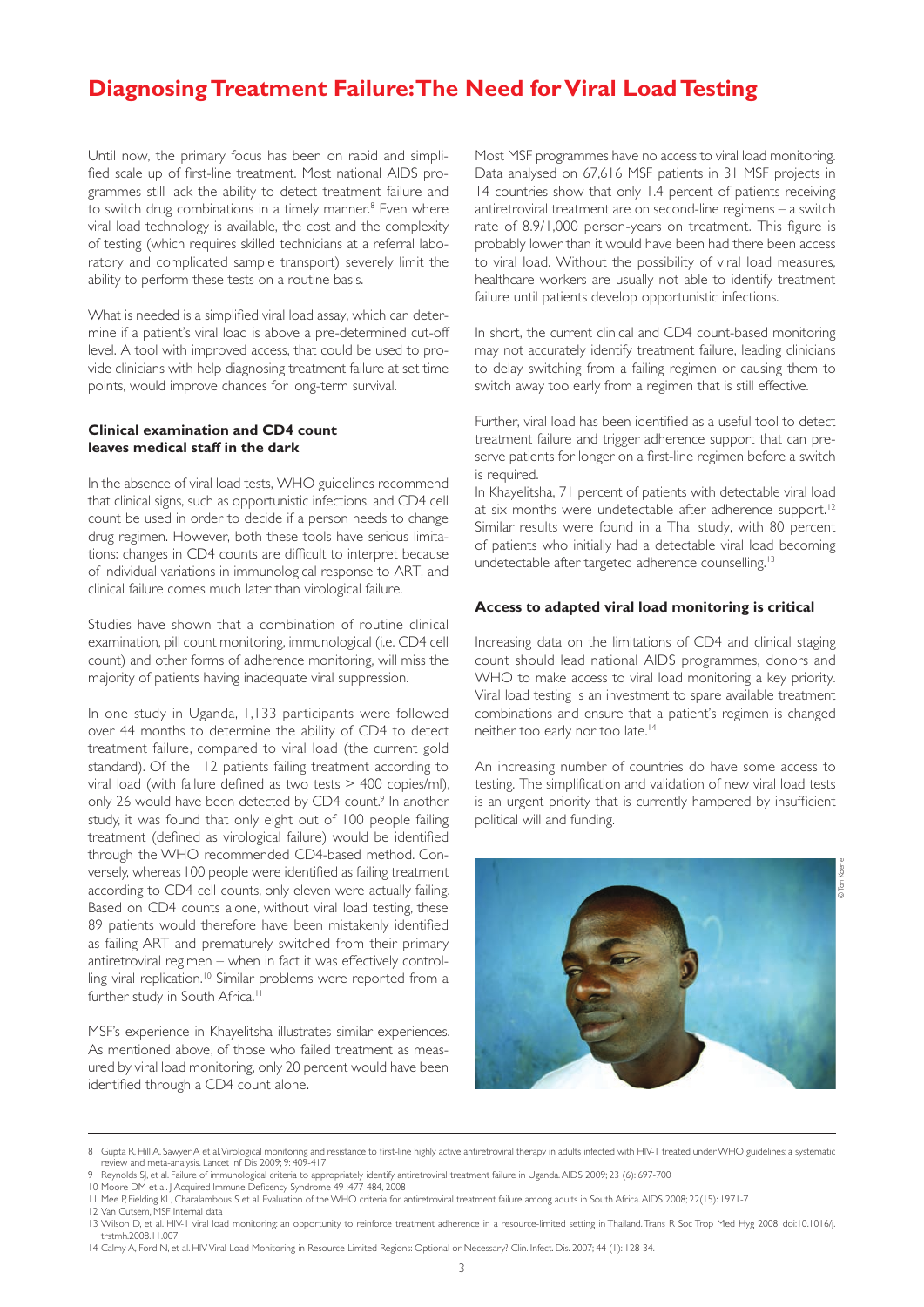## **History repeating itself: New drugs out of reach**

Mother of two, Thembisa Mkhosana, from Khayelitsha, Cape Town, South Africa, discovered she was HIV positive in 2001. Through an HIV/AIDS programme supported by MSF, she started on antiretroviral drugs in 2003 and became well enough to work and care for her children. But now Thembisa is showing drug resistance to second-line treatment and she currently has no other options. Unlike in Europe and the US, there is currently no third-line of treatment available in South Africa.



*"I'm so worried now because I don't know what is going to happen to me. If there's no such thing that can help me – I know that I'm going to die. And then who's going to look after my children?"*

Thembisa Mkhosana, mother of two, patient at Ubuntu HIV/TB clinic



*"As a nurse, seeing a patient that you have been treating since 2003 and now this patient is failing on her second combination, you feel, as a nurse, you are a failure. We are feeling like our hands are tied. There is nothing we can say to Thembisa because it's she who needs answers from us."*

Sister Mpumi Mantangana, Unit Manager, Ubuntu HIV/TB clinic

As data from long-term ART programmes shows, more and more patients will need access to additional drug combinations.

In a demand forecast by Clinton Foundation, it is estimated that the number of those receiving second-line antiretroviral drugs in developing countries is to rise to more than a quarter of a million by 2011.<sup>15</sup> The actual number of people needing second-line treatment will be much higher.

But the prices of these newer medicines are dramatically higher: in some countries, switching a patient from a first- to second-line regimen increases the cost of treatment as much as seventeen-fold.<sup>16</sup>

For first-generation antiretroviral drugs, the absence of patents in manufacturing countries like India and Brazil made competition and resulting price drops possible.

But today, more and more countries need to comply with the World Trade Organization's TRIPS agreement (Trade-Related Aspects of Intellectual Property Rights). This means that most countries with the capacity to produce generic drugs grant pharmaceutical patents for a minimum period of 20 years, during which generic companies are prevented from entering the pharmaceutical market and selling medicines more cheaply. This severely limits generic production and thus low-cost drug options for developing countries.

Although India's new patent law contains valuable public health safeguards that limit patentability of drugs and allow civil society organisations to oppose patents, many of the newer antiretroviral drugs will be patentable in India, and several – such as raltegravir, maraviroc or etravirine – already are.



Therefore, treatment providers are once again faced with a situation where drugs could be priced out of reach.

<sup>15</sup> The All-Party Parlamentary Group on AIDS: The treatment time bomb, Report of The All-Party Parlamentary Group on AIDS into long-term access to HIV medicines in the developing world, July 2009, p.12. 16 Untangling the Web of Antiretroviral Price Reductions, 11th edition, July 2008. MSF – Campaign for Access to Essential Medicines. Available from www.msfaccess.org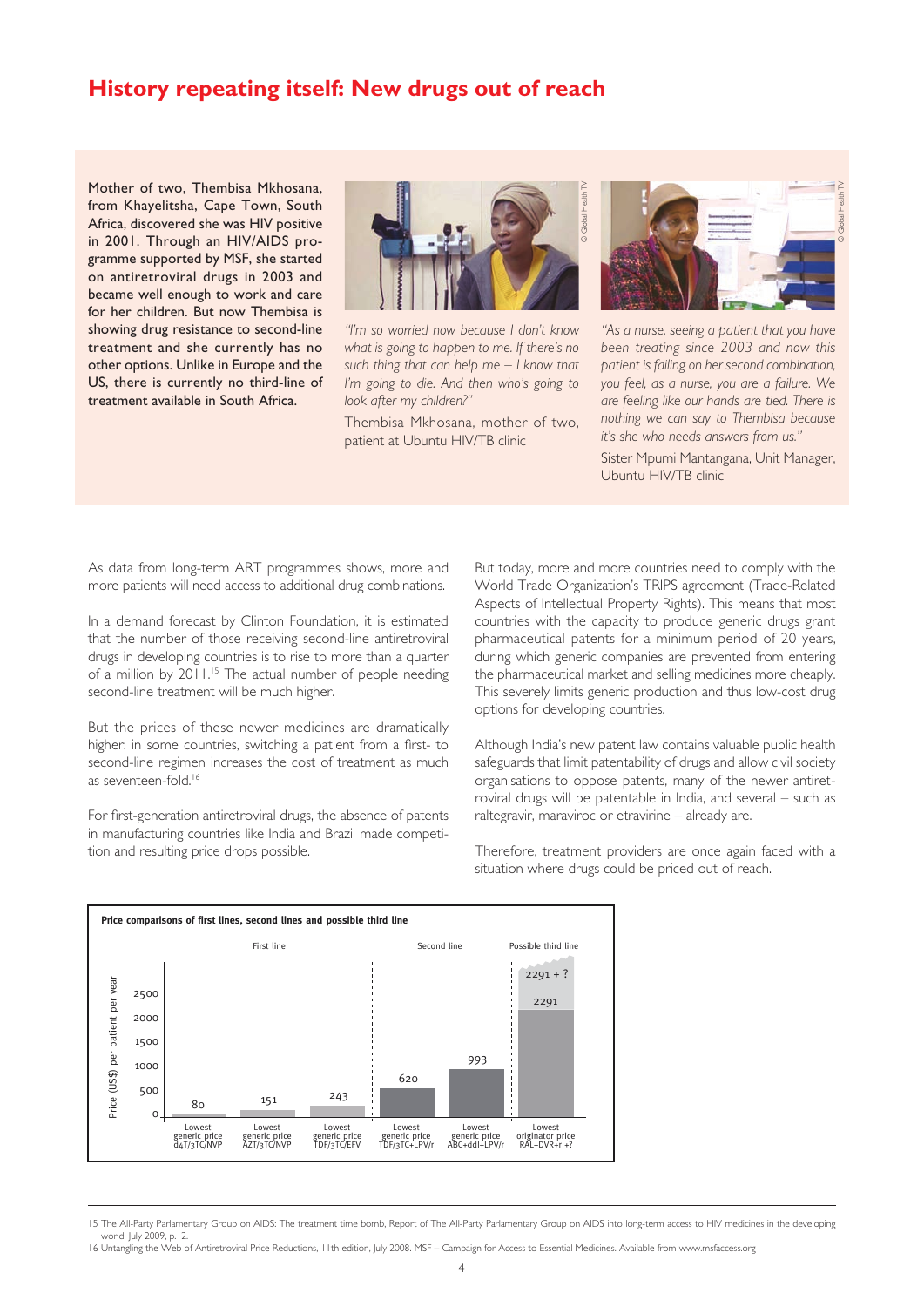#### **Overcoming price barriers**

Overcoming these price barriers will require a range of different solutions:

The restriction of patentability criteria – such as Section 3d and other public health safeguards contained in India's 2005 Patents Act – is an essential tool to keep the door open for generic competition. Countries have the right to define, in accordance with their public health needs, what deserves a patent and what does not. Overbroad patentability criteria limit the number of drugs that generic companies can produce and restricts their ability to drive prices down to affordable levels. Countries also have the right to authorise civil society groups or other actors to oppose a patent application before the patent is granted, or challenge it once this has happened. These processes, known as pre-grant or post-grant oppositions, are important safeguards to ensure the national patent offices only grant patents that meet national patent criteria.

Once drugs are patented, there are still means of enabling competition. Originator companies can allow generic manufacturers to produce affordable versions of drugs by agreeing to voluntary licences. If originator companies refuse to grant voluntary licences or grant them with unacceptable restrictions, countries can also override patents – in an entirely lawful manner – by issuing what is called a compulsory licence. This can be done without the permission of the patent holder, who must nevertheless be paid royalties.

One example is Thailand. Until recently, two patented AIDS drugs – efavirenz and lopinavir/ritonavir – were available in Thailand only from the patent holders, and at high prices. In late 2006 and early 2007, the Thai Ministry of Health issued compulsory licences authorising the governmental pharmaceutical organisation to import the drugs from Indian generic manufacturers, at a fraction of the price of the patented drugs. Countries must feel supported in their right to use these and other TRIPS flexibilities.

There are other ways to overcome patent barriers, for example through the collective management of intellectual property. Patent pools – such as the one for HIV medicines that the international drug financing agency UNITAID is establishing are one new systematic solution with the potential to allow access to affordable medicines.

## **Why crucial AIDS medicines must go into the patent pool**

In 2008, the international drug financing agency UNITAID took the groundbreaking decision to establish a patent pool in principle. The idea behind a patent pool is that companies, researchers or universities license the patents on their inventions to one entity: the patent pool.

In this way, any company can get a license from the pool, under pre-determined licensing terms, in exchange for the payment of royalties. It could then produce generic versions of the patented inventions and export them to countries covered by the licence. Originator companies get rewarded, generic companies can produce, and patients and treatment providers get access to more affordable drugs from day one.

The patent pool must go beyond just first- and second-line drugs. Newer drugs, such as raltegravir, etravirine and darunavir, are potent, safe and are now well known and part of treatment recommendations in developed countries. Other new medicines, still in development, such as rilpivirine, have the potential to be co-formulated, low dose and affordable and can be used either in treatment-experienced or naïve patients. Also, new booster medicines such as GS-9350 and SPI-452 are needed to avoid the current monopoly by one company on ritonavir. These medicines can save lives of patients who have been exposed to all existing WHO treatment lines, but can also be the cornerstone of innovative first-line regimens.<sup>17</sup>

MSF calls on patent owners to support the UNITAID pool and commit to putting their patents in the pool.

But in addition to ensuring lower prices for new drugs, there is also a need to ensure that drugs are registered in a timely manner. Patent pools will have to be accompanied by a mechanism to register drugs, so that companies participating in the patent pool agree to register their drugs in developing countries.



17 MSF statement at the 17th WHO Expert Committee on the Selection and Use of Essential Medicines, 23 March 2009. Available from http://www.msfaccess.org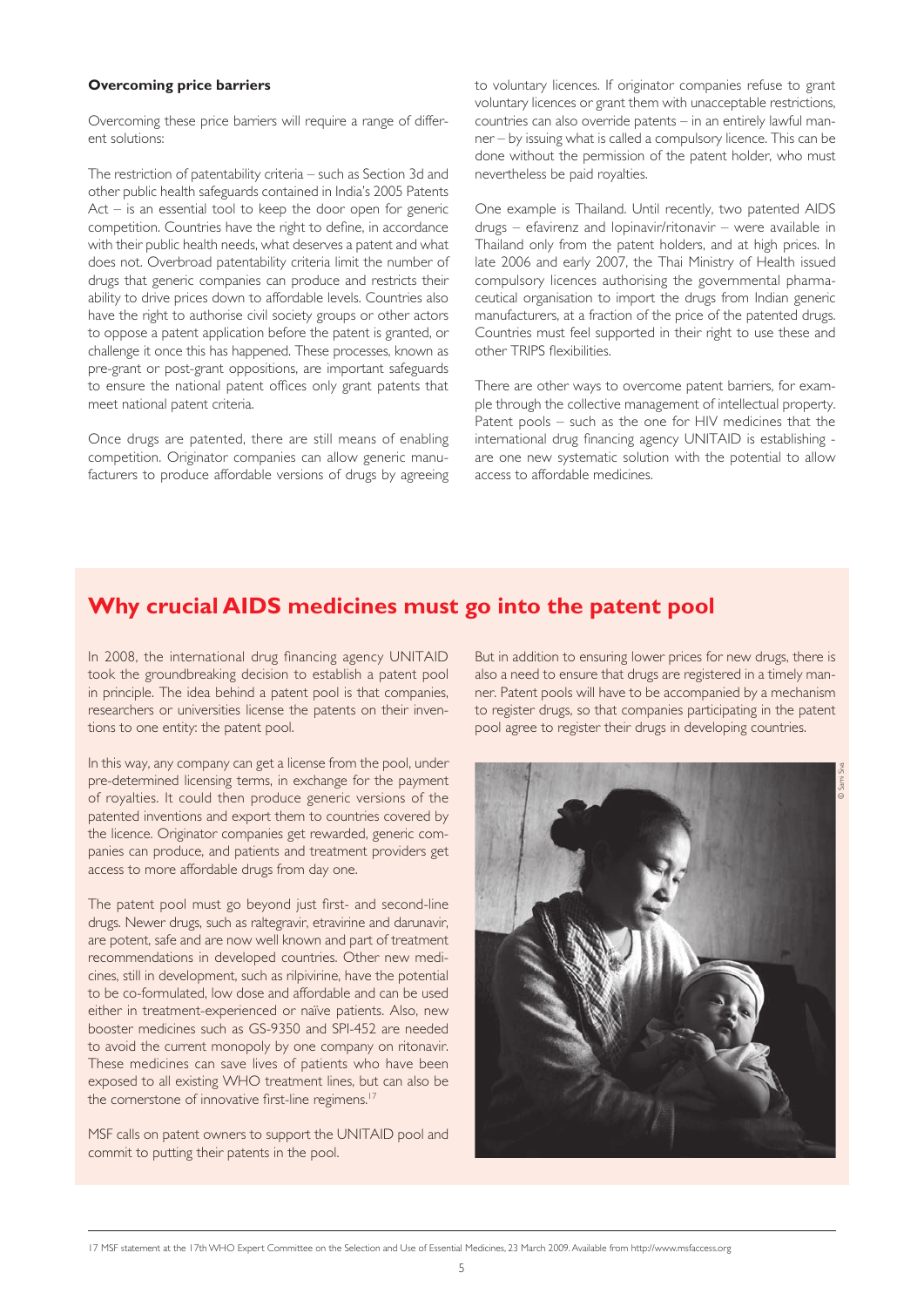## **Funding for Universal Access to Treatment**

Despite the potential of new mechanisms to lower the price of drugs, there will still be an urgent need for donors to cover the cost of more expensive treatments. Especially in the shortterm, before economies of scale are reached, there will be an urgent need to increase budgets to cover the costs of new treatments.

Yet financing for HIV/AIDS is stagnating. People living with HIV/ AIDS in developing countries rely on financing of their governments as well as of international institutions, such as the Global Fund to Fight AIDS, Tuberculosis and Malaria and the U.S. government-funded President's Emergency Plan for AIDS Relief (or PEPFAR). The Global Fund is facing a shortfall of at least US\$ 3 billion needed to fully fund existing programmes and maintain and finance programmes for 2010. The U.S. government commitment to PEPFAR has stagnated despite earlier promises of a US\$ 1 billion increase in desperately-needed funds.

The risks of this funding shortfall are evident. A UNAIDS/ World Bank survey found that 11 percent of respondents in 71 countries reported that the global economic crisis has already affected their country's antiretroviral treatment programmes;

**Conclusions and Recommendations**

The chances for long-term survival for people who need treatment and those already accessing it will be improved if the following steps are taken:

National programmes must provide a more robust first-line regimen containing tenofovir so that people can stay on their first regimen as long as possible and with fewer side effects.

- National treatment protocols need to be revised to recommend a tenofovir-based first-line regimen.
- Donors such as the Global Fund and PEPFAR must make it clear that they will support countries who make this change with necessary financing.

There must be increased access to viral load testing to detect treatment failure before high viral load causes irreversible damage. Progressive introduction of viral load monitoring should support the public health approach to antiretroviral treatment provision.

- Viral load surveys should be considered, in order to generate reliable data on the proportion of patients with treatment failure to guide programming.
- Some capacity to run viral loads in all countries should be established.
- Limited viral load testing for patients that are suspected of treatment failure, or have reached a certain time point on treatment, should be incorporated into treatment, programmes urgently.
- WHO, national governments and donors should prioritise ongoing efforts to develop simpler viral load technologies that can be incorporated into a public health treatment approach.

31 percent anticipated an impact on treatment this year. Some healthcare providers in Uganda have stated that they do not intend to enrol new patients on treatment. Tanzania has reported significant cuts its HIV/AIDS budget, and Botswana recently announced that it would cease enrolling new patients by 2016.18

Unless financing increases, treatment achievements and lives saved are at risk.



#### Countries must begin ensuring access to second and thirdline treatment combinations.

- In its next guideline review, WHO should add treatment options for those failing second-line.
- Donors need to ensure sufficient funding to buy more expensive second and third-line drugs.
- Originator companies need to carry out speedy registration of new drugs such as raltegravir, darunavir, etravirine in developing countries.
- Originator companies must commit today to put their patents into the patent pool that is being set up by UNITAID.
- Countries should ensure generic competition through use of TRIPS flexibilities when needed.

#### Funders and national governments must honor their commitments to fund universal access.

The lesson learned over the last decade is clear: an international commitment to global health targets can actually achieve measurable and life-saving results. Three million people are on treatment today despite the fact that many had said it was impossible to treat in resource-poor settings. At this critical juncture, the international community must re-affirm its commitment to providing treatment and care for people living with HIV/AIDS.

Further, international financing must increase to support other important and neglected health priorities. The answer to the global abrogation of responsibility for global health more generally cannot be to redistribute the existing insufficient resources. Stagnation of external aid for HIV/AIDS is not an option.

<sup>18</sup> Peter Mugenyi, director of Uganda's Joint Clinical Research Centre, said: "It is a recipe for chaos as patients start to share doses or skip treatment altogether. I fear that we will soon start to see more drug-resistant strains of HIV and rising death rates.